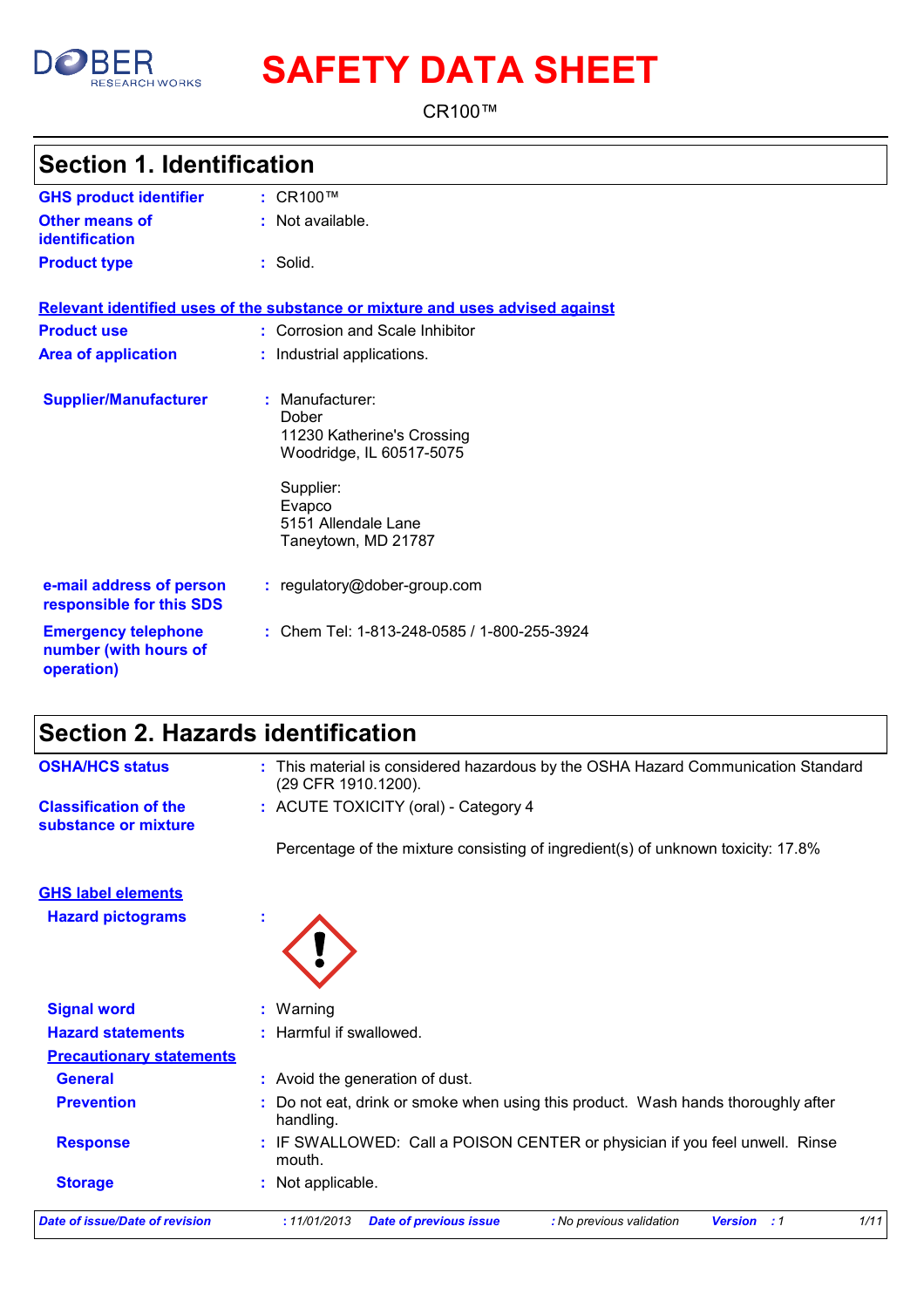### **Section 2. Hazards identification**

**Disposal :** Dispose of contents and container in accordance with all local, regional, national and international regulations.

#### **Hazards not otherwise classified**

### **Section 3. Composition/information on ingredients**

**:** None known.

| Substance/mixture     | : Mixture        |
|-----------------------|------------------|
| <b>Other means of</b> | : Not available. |
| <b>identification</b> |                  |

#### **CAS number/other identifiers**

| <b>CAS number</b><br>: Not applicable. |                                         |               |                   |
|----------------------------------------|-----------------------------------------|---------------|-------------------|
| <b>Product code</b><br>: 000369        |                                         |               |                   |
| <b>Ingredient name</b>                 | <b>Other names</b>                      | $\frac{9}{6}$ | <b>CAS number</b> |
| disodium hydrogenorthophosphate        | disodium<br>hydrogenorthophosphate      | $≥20 - 25$    | 7558-79-4         |
| Sodium polyacrylate                    | Not available.                          | l≥10 - <20    | 9003-04-7         |
| tetrasodium (1-hydroxyethylidene)      | tetrasodium                             | 27 - <25      | 3794-83-0         |
| bisphosphonate                         | (1-hydroxyethylidene)<br>bisphosphonate |               |                   |
| tetrapotassium pyrophosphate           | tetrapotassium<br>pyrophosphate         | l≥10 - <20    | 7320-34-5         |
| Benzotriazole                          | benzotriazole                           | $\ge 7 - 10$  | $95 - 14 - 7$     |

Any concentration shown as a range is to protect confidentiality or is due to batch variation.

**There are no additional ingredients present which, within the current knowledge of the supplier and in the concentrations applicable, are classified as hazardous to health and hence require reporting in this section.**

### **Section 4. First aid measures**

| <b>Description of necessary first aid measures</b> |                                                                                                                                                                                                                                                                                                                                                                                                                                                                                                                                                                                                                                                                                                                                                                                                                               |
|----------------------------------------------------|-------------------------------------------------------------------------------------------------------------------------------------------------------------------------------------------------------------------------------------------------------------------------------------------------------------------------------------------------------------------------------------------------------------------------------------------------------------------------------------------------------------------------------------------------------------------------------------------------------------------------------------------------------------------------------------------------------------------------------------------------------------------------------------------------------------------------------|
| <b>Eye contact</b>                                 | : Immediately flush eyes with plenty of water, occasionally lifting the upper and lower<br>eyelids. Check for and remove any contact lenses. Continue to rinse for at least 10<br>minutes. Get medical attention if irritation occurs.                                                                                                                                                                                                                                                                                                                                                                                                                                                                                                                                                                                        |
| <b>Inhalation</b>                                  | : Remove victim to fresh air and keep at rest in a position comfortable for breathing. If<br>not breathing, if breathing is irregular or if respiratory arrest occurs, provide artificial<br>respiration or oxygen by trained personnel. It may be dangerous to the person providing<br>aid to give mouth-to-mouth resuscitation. Get medical attention if adverse health effects<br>persist or are severe. If unconscious, place in recovery position and get medical<br>attention immediately. Maintain an open airway. Loosen tight clothing such as a collar,<br>tie, belt or waistband. In case of inhalation of decomposition products in a fire,<br>symptoms may be delayed. The exposed person may need to be kept under medical<br>surveillance for 48 hours.                                                        |
| <b>Skin contact</b>                                | : Flush contaminated skin with plenty of water. Remove contaminated clothing and<br>shoes. Get medical attention if symptoms occur. Wash clothing before reuse. Clean<br>shoes thoroughly before reuse.                                                                                                                                                                                                                                                                                                                                                                                                                                                                                                                                                                                                                       |
| <b>Ingestion</b>                                   | : Wash out mouth with water. Remove dentures if any. Remove victim to fresh air and<br>keep at rest in a position comfortable for breathing. If material has been swallowed and<br>the exposed person is conscious, give small quantities of water to drink. Stop if the<br>exposed person feels sick as vomiting may be dangerous. Do not induce vomiting<br>unless directed to do so by medical personnel. If vomiting occurs, the head should be<br>kept low so that vomit does not enter the lungs. Get medical attention. If necessary,<br>call a poison center or physician. Never give anything by mouth to an unconscious<br>person. If unconscious, place in recovery position and get medical attention<br>immediately. Maintain an open airway. Loosen tight clothing such as a collar, tie, belt<br>or waistband. |
| Date of issue/Date of revision                     | 2/11<br>:11/01/2013<br><b>Date of previous issue</b><br>: No previous validation<br><b>Version</b> : 1                                                                                                                                                                                                                                                                                                                                                                                                                                                                                                                                                                                                                                                                                                                        |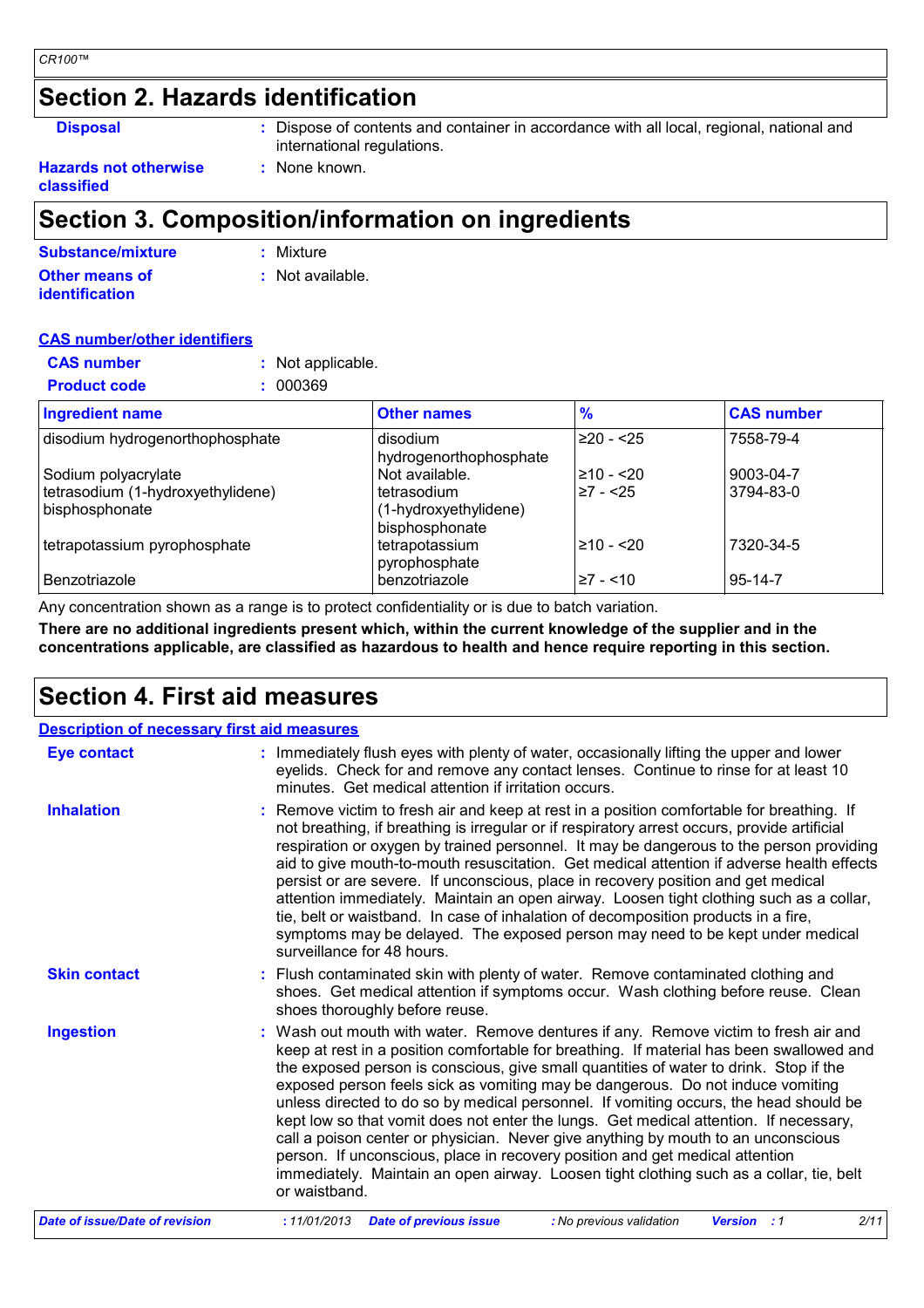### **Section 4. First aid measures**

| <b>Most important symptoms/effects, acute and delayed</b> |                                                                                                                                                                               |
|-----------------------------------------------------------|-------------------------------------------------------------------------------------------------------------------------------------------------------------------------------|
| <b>Potential acute health effects</b>                     |                                                                                                                                                                               |
| Eye contact                                               | : No known significant effects or critical hazards.                                                                                                                           |
| <b>Inhalation</b>                                         | Exposure to decomposition products may cause a health hazard. Serious effects may<br>be delayed following exposure.                                                           |
| <b>Skin contact</b>                                       | : No known significant effects or critical hazards.                                                                                                                           |
| <b>Ingestion</b>                                          | : Harmful if swallowed.                                                                                                                                                       |
| <b>Over-exposure signs/symptoms</b>                       |                                                                                                                                                                               |
| Eye contact                                               | : No specific data.                                                                                                                                                           |
| <b>Inhalation</b>                                         | : No specific data.                                                                                                                                                           |
| <b>Skin contact</b>                                       | : No specific data.                                                                                                                                                           |
| <b>Ingestion</b>                                          | : No specific data.                                                                                                                                                           |
|                                                           | Indication of immediate medical attention and special treatment needed, if necessary                                                                                          |
| <b>Notes to physician</b>                                 | : In case of inhalation of decomposition products in a fire, symptoms may be delayed.<br>The exposed person may need to be kept under medical surveillance for 48 hours.      |
| <b>Specific treatments</b>                                | : No specific treatment.                                                                                                                                                      |
| <b>Protection of first-aiders</b>                         | : No action shall be taken involving any personal risk or without suitable training. It may<br>be dangerous to the person providing aid to give mouth-to-mouth resuscitation. |

#### **See toxicological information (Section 11)**

### **Section 5. Fire-fighting measures**

| <b>Extinguishing media</b>                               |                                                                                                                                                                                                          |
|----------------------------------------------------------|----------------------------------------------------------------------------------------------------------------------------------------------------------------------------------------------------------|
| <b>Suitable extinguishing</b><br>media                   | : Use an extinguishing agent suitable for the surrounding fire.                                                                                                                                          |
| <b>Unsuitable extinguishing</b><br>media                 | : Do not use water jet.                                                                                                                                                                                  |
| <b>Specific hazards arising</b><br>from the chemical     | : No specific fire or explosion hazard.                                                                                                                                                                  |
| <b>Hazardous thermal</b><br>decomposition products       | Decomposition products may include the following materials:<br>carbon dioxide<br>carbon monoxide<br>nitrogen oxides<br>sulfur oxides<br>phosphorus oxides<br>halogenated compounds<br>metal oxide/oxides |
| <b>Special protective actions</b><br>for fire-fighters   | : Promptly isolate the scene by removing all persons from the vicinity of the incident if<br>there is a fire. No action shall be taken involving any personal risk or without suitable<br>training.      |
| <b>Special protective</b><br>equipment for fire-fighters | : Fire-fighters should wear appropriate protective equipment and self-contained breathing<br>apparatus (SCBA) with a full face-piece operated in positive pressure mode.                                 |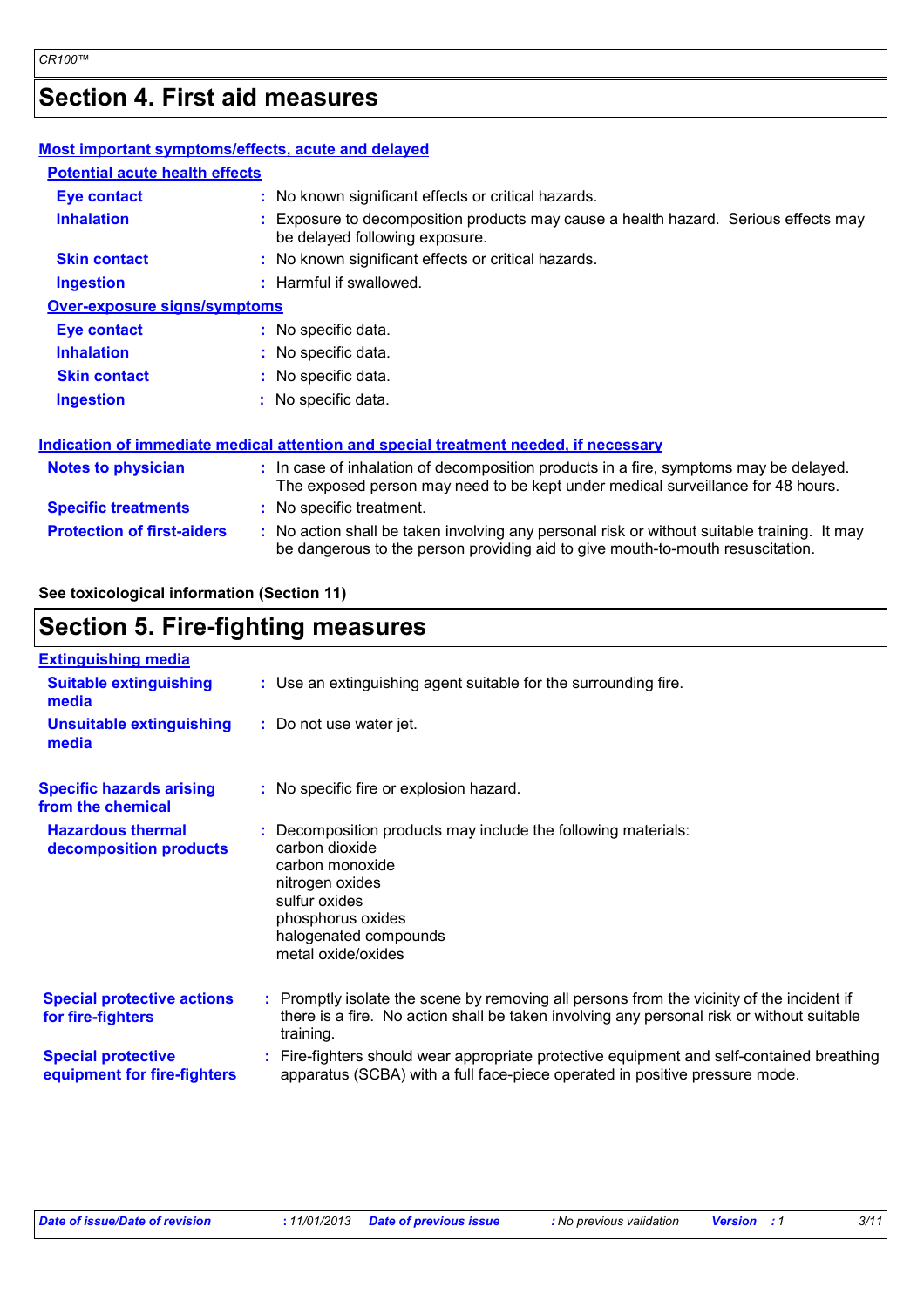### **Section 6. Accidental release measures**

|                                                              | <b>Personal precautions, protective equipment and emergency procedures</b>                                                                                                                                                                                                                                                                                                                                                                    |
|--------------------------------------------------------------|-----------------------------------------------------------------------------------------------------------------------------------------------------------------------------------------------------------------------------------------------------------------------------------------------------------------------------------------------------------------------------------------------------------------------------------------------|
| For non-emergency<br>personnel                               | : No action shall be taken involving any personal risk or without suitable training.<br>Evacuate surrounding areas. Keep unnecessary and unprotected personnel from<br>entering. Do not touch or walk through spilled material. Provide adequate ventilation.<br>Wear appropriate respirator when ventilation is inadequate. Put on appropriate<br>personal protective equipment.                                                             |
| For emergency responders :                                   | If specialised clothing is required to deal with the spillage, take note of any information<br>in Section 8 on suitable and unsuitable materials. See also the information in "For non-<br>emergency personnel".                                                                                                                                                                                                                              |
| <b>Environmental precautions</b>                             | : Avoid dispersal of spilled material and runoff and contact with soil, waterways, drains<br>and sewers. Inform the relevant authorities if the product has caused environmental<br>pollution (sewers, waterways, soil or air).                                                                                                                                                                                                               |
| <b>Methods and materials for containment and cleaning up</b> |                                                                                                                                                                                                                                                                                                                                                                                                                                               |
| <b>Small spill</b>                                           | : Move containers from spill area. Avoid dust generation. Using a vacuum with HEPA<br>filter will reduce dust dispersal. Place spilled material in a designated, labeled waste<br>container. Dispose of via a licensed waste disposal contractor.                                                                                                                                                                                             |
| <b>Large spill</b>                                           | Move containers from spill area. Approach release from upwind. Prevent entry into<br>sewers, water courses, basements or confined areas. Avoid dust generation. Do not<br>dry sweep. Vacuum dust with equipment fitted with a HEPA filter and place in a closed,<br>labeled waste container. Dispose of via a licensed waste disposal contractor. Note:<br>see Section 1 for emergency contact information and Section 13 for waste disposal. |

### **Section 7. Handling and storage**

| <b>Precautions for safe handling</b>                                             |                                                                                                                                                                                                                                                                                                                                                                                                                                                                                                               |
|----------------------------------------------------------------------------------|---------------------------------------------------------------------------------------------------------------------------------------------------------------------------------------------------------------------------------------------------------------------------------------------------------------------------------------------------------------------------------------------------------------------------------------------------------------------------------------------------------------|
| <b>Protective measures</b>                                                       | : Put on appropriate personal protective equipment (see Section 8). Do not ingest. Avoid<br>contact with eyes, skin and clothing. Keep in the original container or an approved<br>alternative made from a compatible material, kept tightly closed when not in use. Empty<br>containers retain product residue and can be hazardous. Do not reuse container.                                                                                                                                                 |
| <b>Advice on general</b><br>occupational hygiene                                 | : Eating, drinking and smoking should be prohibited in areas where this material is<br>handled, stored and processed. Workers should wash hands and face before eating,<br>drinking and smoking. Remove contaminated clothing and protective equipment before<br>entering eating areas. See also Section 8 for additional information on hygiene<br>measures.                                                                                                                                                 |
| <b>Conditions for safe storage,</b><br>including any<br><b>incompatibilities</b> | : Store in accordance with local regulations. Store in original container protected from<br>direct sunlight in a dry, cool and well-ventilated area, away from incompatible materials<br>(see Section 10) and food and drink. Keep container tightly closed and sealed until<br>ready for use. Containers that have been opened must be carefully resealed and kept<br>upright to prevent leakage. Do not store in unlabeled containers. Use appropriate<br>containment to avoid environmental contamination. |

### **Section 8. Exposure controls/personal protection**

#### **Control parameters**

**Occupational exposure limits**

| Ingredient name              | <b>Exposure limits</b>                       |
|------------------------------|----------------------------------------------|
| tetrapotassium pyrophosphate | <b>ACGIH TLV (United States).</b>            |
|                              | TWA: 5 mg/m <sup>3</sup> 8 hours. Form: Dust |

#### **Appropriate engineering controls**

**:** Good general ventilation should be sufficient to control worker exposure to airborne contaminants.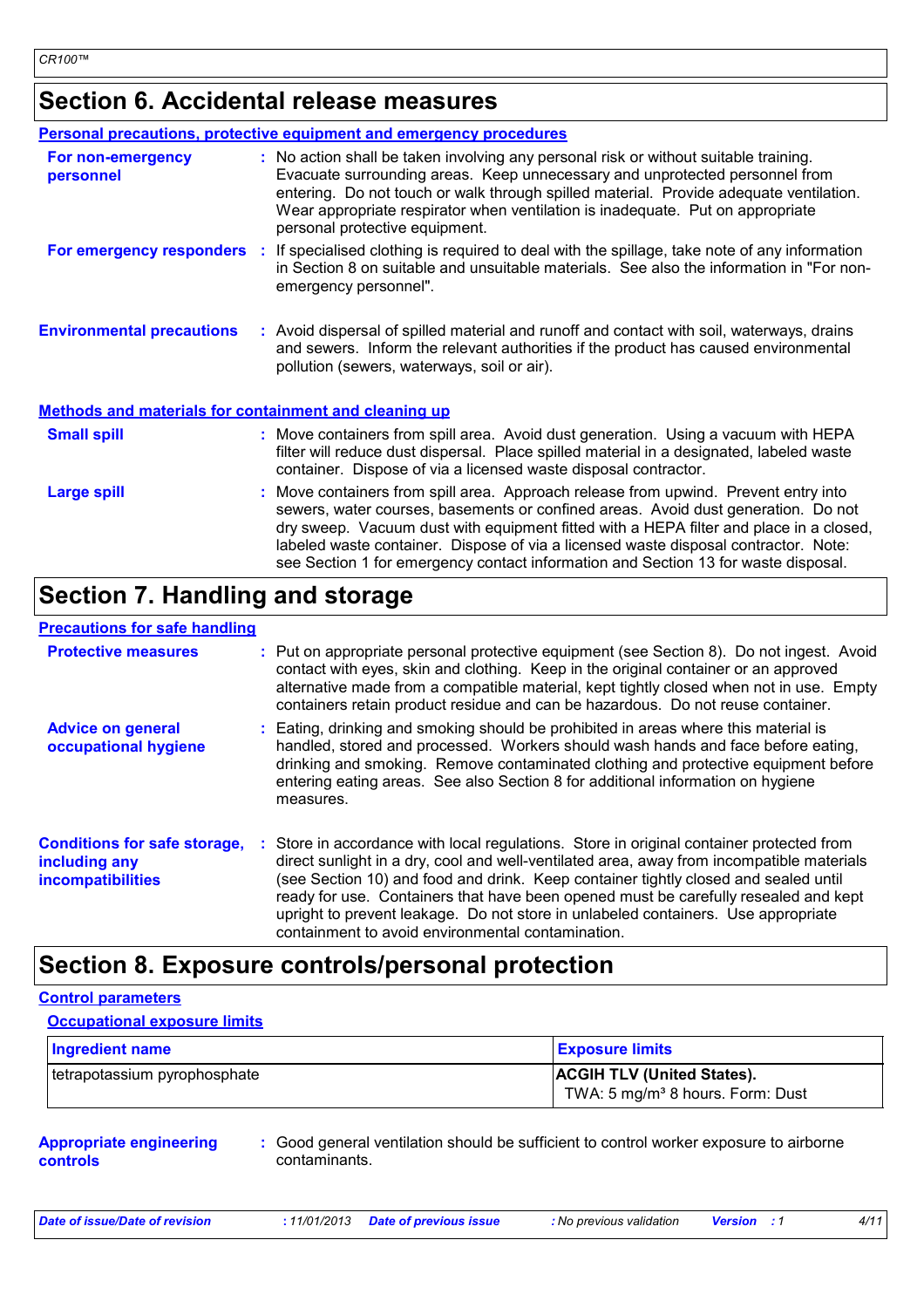### **Section 8. Exposure controls/personal protection**

| <b>Environmental exposure</b><br><b>controls</b> | : Emissions from ventilation or work process equipment should be checked to ensure<br>they comply with the requirements of environmental protection legislation. In some<br>cases, fume scrubbers, filters or engineering modifications to the process equipment<br>will be necessary to reduce emissions to acceptable levels.                                                                                                                                                                                                                                                                                        |
|--------------------------------------------------|------------------------------------------------------------------------------------------------------------------------------------------------------------------------------------------------------------------------------------------------------------------------------------------------------------------------------------------------------------------------------------------------------------------------------------------------------------------------------------------------------------------------------------------------------------------------------------------------------------------------|
| <b>Individual protection measures</b>            |                                                                                                                                                                                                                                                                                                                                                                                                                                                                                                                                                                                                                        |
| <b>Hygiene measures</b>                          | : Wash hands, forearms and face thoroughly after handling chemical products, before<br>eating, smoking and using the lavatory and at the end of the working period.<br>Appropriate techniques should be used to remove potentially contaminated clothing.<br>Wash contaminated clothing before reusing. Ensure that eyewash stations and safety<br>showers are close to the workstation location.                                                                                                                                                                                                                      |
| <b>Eye/face protection</b>                       | : Safety eyewear complying with an approved standard should be used when a risk<br>assessment indicates this is necessary to avoid exposure to liquid splashes, mists,<br>gases or dusts. If contact is possible, the following protection should be worn, unless<br>the assessment indicates a higher degree of protection: safety glasses with side-<br>shields.                                                                                                                                                                                                                                                     |
| <b>Skin protection</b>                           |                                                                                                                                                                                                                                                                                                                                                                                                                                                                                                                                                                                                                        |
| <b>Hand protection</b>                           | : Chemical-resistant, impervious gloves complying with an approved standard should be<br>worn at all times when handling chemical products if a risk assessment indicates this is<br>necessary. Considering the parameters specified by the glove manufacturer, check<br>during use that the gloves are still retaining their protective properties. It should be<br>noted that the time to breakthrough for any glove material may be different for different<br>glove manufacturers. In the case of mixtures, consisting of several substances, the<br>protection time of the gloves cannot be accurately estimated. |
| <b>Body protection</b>                           | Personal protective equipment for the body should be selected based on the task being<br>performed and the risks involved and should be approved by a specialist before<br>handling this product.                                                                                                                                                                                                                                                                                                                                                                                                                      |
| <b>Other skin protection</b>                     | Appropriate footwear and any additional skin protection measures should be selected<br>based on the task being performed and the risks involved and should be approved by a<br>specialist before handling this product.                                                                                                                                                                                                                                                                                                                                                                                                |
| <b>Respiratory protection</b>                    | Use a properly fitted, particulate filter respirator complying with an approved standard if<br>a risk assessment indicates this is necessary. Respirator selection must be based on<br>known or anticipated exposure levels, the hazards of the product and the safe working<br>limits of the selected respirator.                                                                                                                                                                                                                                                                                                     |

### **Section 9. Physical and chemical properties**

| <b>Appearance</b>                               |                          |
|-------------------------------------------------|--------------------------|
| <b>Physical state</b>                           | : Solid. [Coated Tablet] |
| <b>Color</b>                                    | : White.                 |
| <b>Odor</b>                                     | : Slight                 |
| <b>Odor threshold</b>                           | $:$ Not available.       |
| pH                                              | : Not available.         |
| <b>Melting point</b>                            | : Not available.         |
| <b>Boiling point</b>                            | : Not available.         |
| <b>Flash point</b>                              | : Not available.         |
| <b>Evaporation rate</b>                         | : Not available.         |
| <b>Flammability (solid, gas)</b>                | : Not available.         |
| Lower and upper explosive<br>(flammable) limits | : Not available.         |
| <b>Vapor pressure</b>                           | $:$ Not available.       |
| <b>Vapor density</b>                            | : Not available.         |
| <b>Relative density</b>                         | : Not available.         |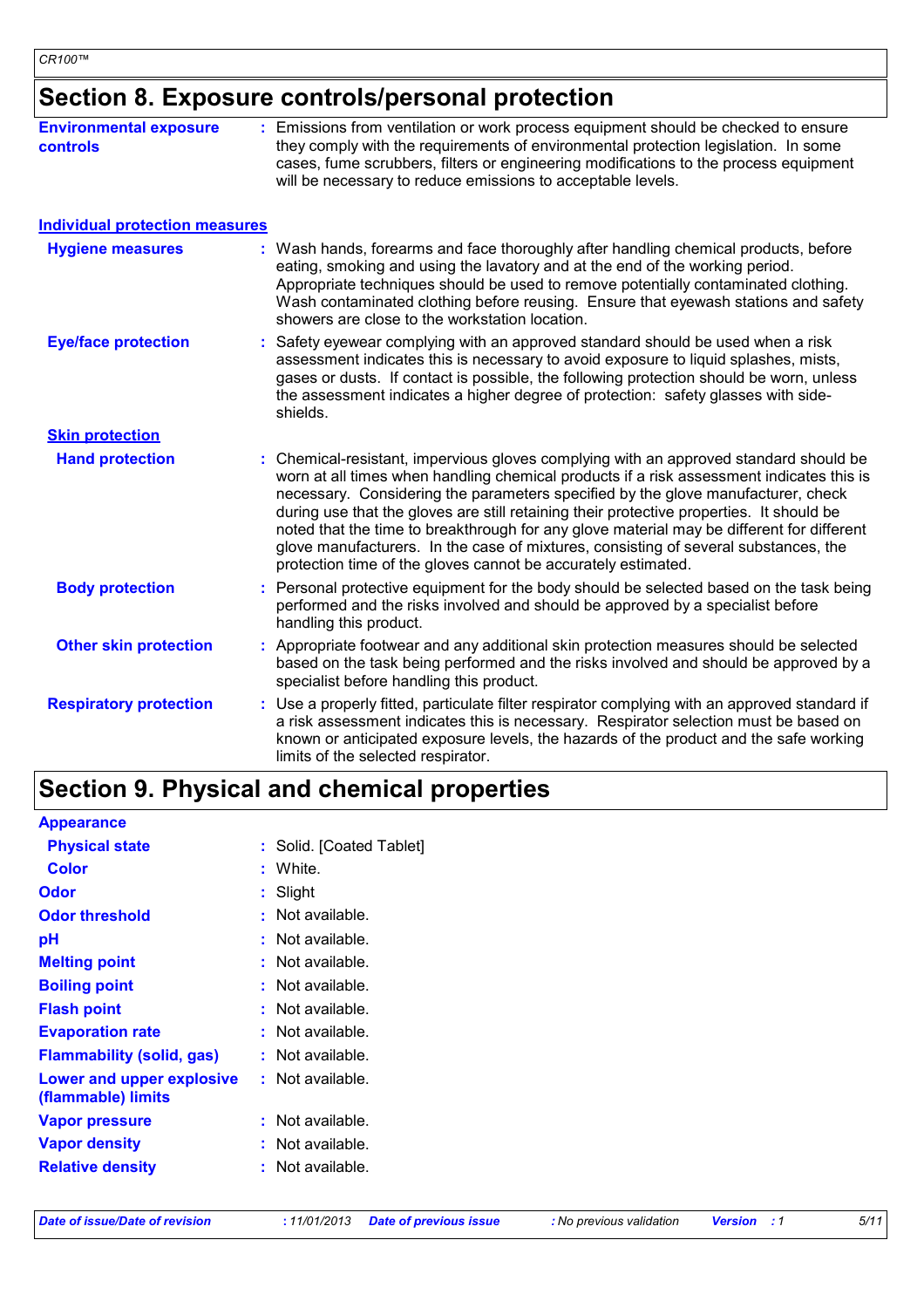## **Section 9. Physical and chemical properties**

| <b>Solubility</b>                                 | : Coating.: Insoluble<br>Tablet.: Soluble |
|---------------------------------------------------|-------------------------------------------|
| <b>Solubility in water</b>                        | : Not available.                          |
| <b>Partition coefficient: n-</b><br>octanol/water | $:$ Not available.                        |
| <b>Auto-ignition temperature</b>                  | $:$ Not available.                        |
| <b>Decomposition temperature</b>                  | : Not available.                          |
| <b>SADT</b>                                       | $:$ Not available.                        |
| <b>Viscosity</b>                                  | : Not available.                          |

### **Section 10. Stability and reactivity**

| <b>Reactivity</b>                            | : No specific test data related to reactivity available for this product or its ingredients.              |
|----------------------------------------------|-----------------------------------------------------------------------------------------------------------|
| <b>Chemical stability</b>                    | : The product is stable.                                                                                  |
| <b>Possibility of hazardous</b><br>reactions | : Under normal conditions of storage and use, hazardous reactions will not occur.                         |
|                                              | Under normal conditions of storage and use, hazardous polymerization will not occur.                      |
| <b>Conditions to avoid</b>                   | : No specific data.                                                                                       |
| Incompatible materials                       | : No specific data.                                                                                       |
| <b>Hazardous decomposition</b><br>products   | : Under normal conditions of storage and use, hazardous decomposition products should<br>not be produced. |

### **Section 11. Toxicological information**

#### **Information on toxicological effects**

| <b>Acute toxicity</b> |
|-----------------------|
|                       |

| <b>Product/ingredient name</b>                              | <b>Result</b>          | <b>Species</b> | <b>Dose</b>              | <b>Exposure</b> |
|-------------------------------------------------------------|------------------------|----------------|--------------------------|-----------------|
| disodium<br>hydrogenorthophosphate                          | LD50 Oral              | Rat            | 17000 mg/kg              |                 |
| Sodium polyacrylate<br>tetrasodium<br>(1-hydroxyethylidene) | LD50 Oral<br>LD50 Oral | Rat<br>Rat     | >8250 mg/kg<br>990 mg/kg |                 |
| bisphosphonate<br>tetrapotassium<br>pyrophosphate           | LD50 Oral              | Rat            | 2980 mg/kg               |                 |
| Benzotriazole                                               | LD50 Oral              | Rat            | 560 mg/kg                |                 |

**Irritation/Corrosion**

| <b>Product/ingredient name</b>     | <b>Result</b>            | <b>Species</b> | <b>Score</b> | <b>Exposure</b>            | <b>Observation</b>       |
|------------------------------------|--------------------------|----------------|--------------|----------------------------|--------------------------|
| disodium<br>hydrogenorthophosphate | Eyes - Mild irritant     | Rabbit         |              | 24 hours 500<br>milligrams |                          |
|                                    | Skin - Mild irritant     | Rabbit         |              | 24 hours 500<br>milligrams |                          |
| Sodium polyacrylate                | Eyes - Moderate irritant | Rabbit         |              | 2 milligrams               | $\overline{\phantom{a}}$ |
| l Benzotriazole                    | Eyes - Severe irritant   | Rabbit         |              | 100<br>milligrams          |                          |

#### **Sensitization**

Not available.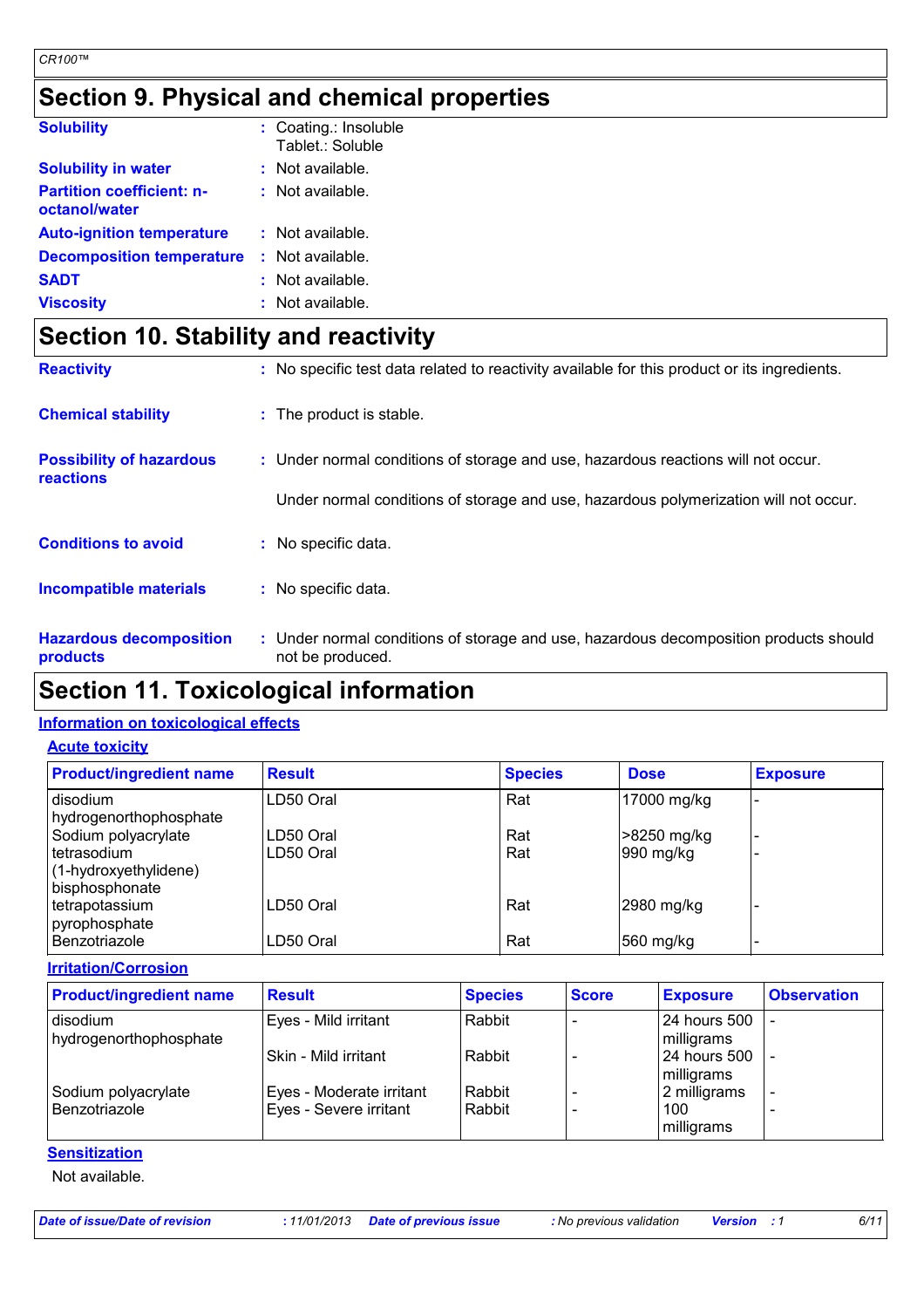### **Section 11. Toxicological information**

### Not available. **Carcinogenicity** Not available. **Mutagenicity** Not available. **Teratogenicity** Not available. **Reproductive toxicity** Not available. **Information on the likely routes of exposure Inhalation :** Exposure to decomposition products may cause a health hazard. Serious effects may be delayed following exposure. **Ingestion :** Harmful if swallowed. **Skin contact :** No known significant effects or critical hazards. **Eye contact Exercise Exercise 2.1 All Structure 2.1 All Structure 2.1 All Structure 2.1 All Structure 2.1 All Structure 2.1 All Structure 2.1 All Structure 2.1 All Structure 2.1 All Structure 2.1 All Structure 2.1 All S General :** No known significant effects or critical hazards. **Carcinogenicity :** No known significant effects or critical hazards. **Mutagenicity :** No known significant effects or critical hazards. **Symptoms related to the physical, chemical and toxicological characteristics Skin contact Ingestion Inhalation :** No specific data. No specific data. **:** No specific data. **: Eye contact :** No specific data. **Potential chronic health effects Delayed and immediate effects and also chronic effects from short and long term exposure Specific target organ toxicity (single exposure) Specific target organ toxicity (repeated exposure)** Not available. Not available. **Aspiration hazard** Not available. **:** Not available. **Potential acute health effects Potential immediate effects :** Not available. **Short term exposure Potential delayed effects :** Not available. **Potential immediate effects :** Not available. **Long term exposure Potential delayed effects :** Not available.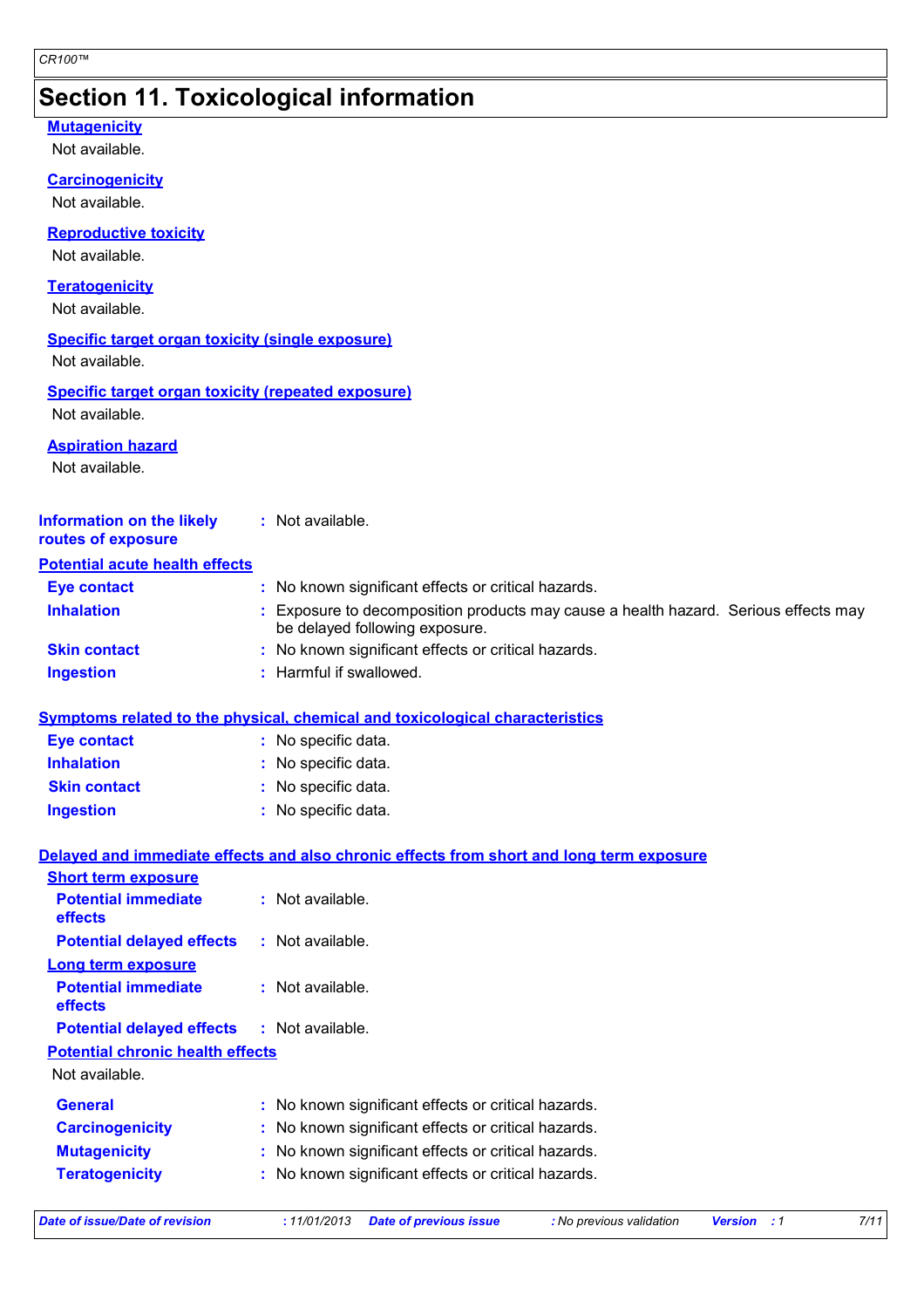### **Section 11. Toxicological information**

**Developmental effects** : No known significant effects or critical hazards.

**Fertility effects :** No known significant effects or critical hazards.

#### **Numerical measures of toxicity**

#### **Acute toxicity estimates**

Not available.

### **Section 12. Ecological information**

#### **Toxicity**

| <b>Product/ingredient name</b>                         | <b>Result</b>                       | <b>Species</b>          | <b>Exposure</b> |
|--------------------------------------------------------|-------------------------------------|-------------------------|-----------------|
| disodium<br>hydrogenorthophosphate                     | Acute EC50 >100 mg/l                | Algae                   | 72 hours        |
|                                                        | Acute LC50 3580000 µg/l Fresh water | Daphnia - Daphnia magna | 48 hours        |
|                                                        | Acute LC50 >100 mg/l                | Fish                    | 96 hours        |
| tetrasodium<br>(1-hydroxyethylidene)<br>bisphosphonate | Acute EC50 320 mg/l                 | Daphnia                 | 48 hours        |
|                                                        | Acute LC50 195 mg/l                 | Fish                    | 96 hours        |
| tetrapotassium pyrophosphate                           | Acute EC50 >100 mg/l                | Algae                   | 72 hours        |
|                                                        | Acute EC50 >100 mg/l                | Daphnia                 | 48 hours        |
|                                                        | Acute LC50 >100 mg/l                | Fish                    | 96 hours        |
| Benzotriazole                                          | EC10 3.94 mg/l                      | Algae                   | 7 days          |
|                                                        | EC50 137 mg/l Fresh water           | Daphnia - Daphnia magna | 48 hours        |
|                                                        | LC50 55 mg/l                        | Fish                    | 96 hours        |
|                                                        | NOEC 32 mg/l Fresh water            | Daphnia - Daphnia magna | 48 hours        |
|                                                        | NOEC 30 mg/l                        | Fish                    | 96 hours        |

#### **Persistence and degradability**

| <b>Product/ingredient name</b> | <b>Aquatic half-life</b> | <b>Photolysis</b> | Biodegradability |
|--------------------------------|--------------------------|-------------------|------------------|
| Benzotriazole                  |                          |                   | Readily          |

#### **Bioaccumulative potential**

| <b>Product/ingredient name</b>                                | $LogP_{ow}$ | <b>BCF</b> | <b>Potential</b> |
|---------------------------------------------------------------|-------------|------------|------------------|
| disodium<br>hydrogenorthophosphate                            | $-5.8$      |            | low              |
| Itetrasodium<br>$(1-hydroxyethy$ lidene $)$<br>bisphosphonate | -3          | 71         | low              |
| Benzotriazole                                                 | 1.44        | 2.6        | low              |

#### **Mobility in soil**

| <b>Soil/water partition</b> | : Not available. |
|-----------------------------|------------------|
| <b>coefficient (Koc)</b>    |                  |

#### **Other adverse effects** : No known significant effects or critical hazards.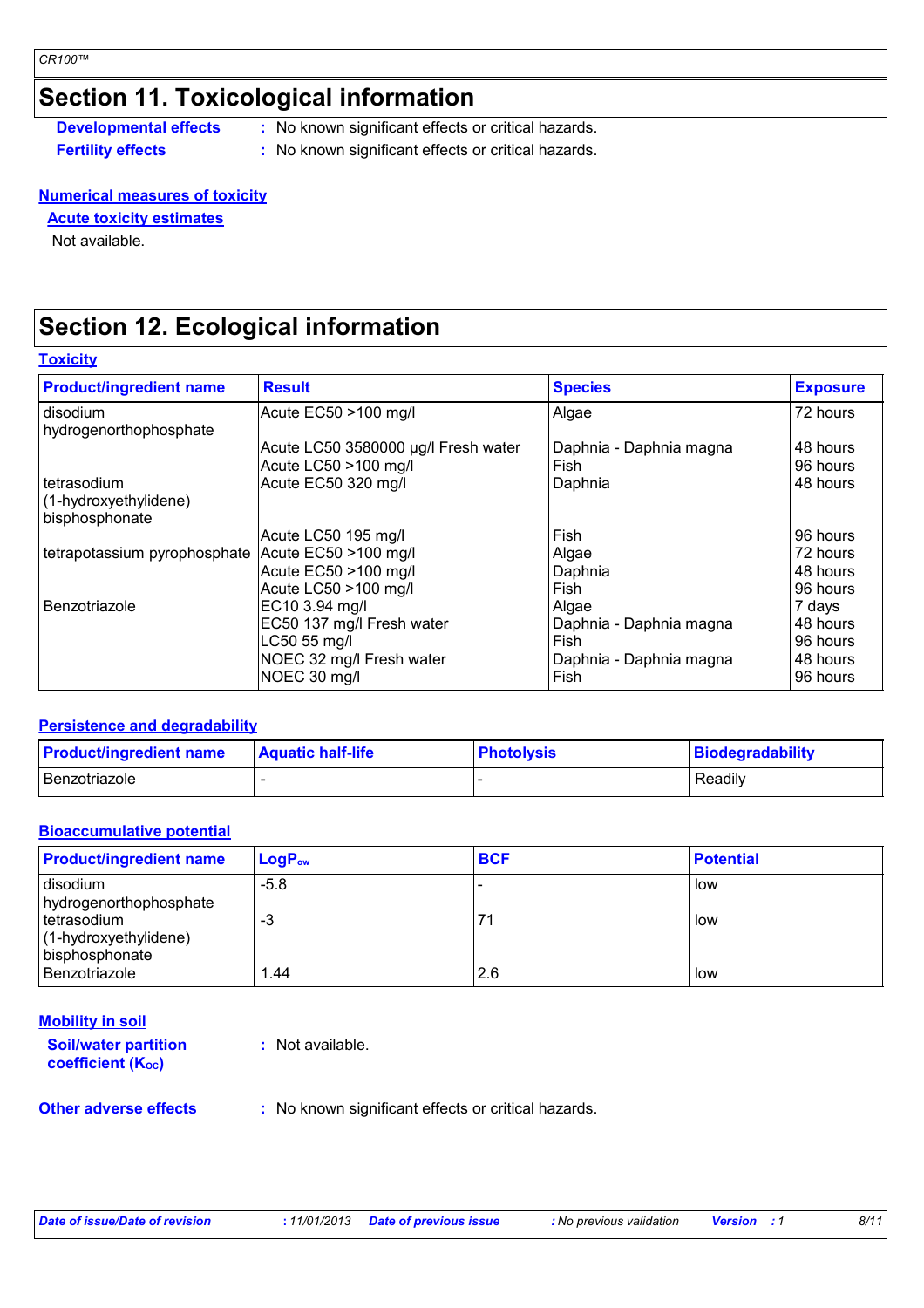### **Section 13. Disposal considerations**

**Disposal methods :**

The generation of waste should be avoided or minimized wherever possible. Disposal of this product, solutions and any by-products should at all times comply with the requirements of environmental protection and waste disposal legislation and any regional local authority requirements. Dispose of surplus and non-recyclable products via a licensed waste disposal contractor. Waste should not be disposed of untreated to the sewer unless fully compliant with the requirements of all authorities with jurisdiction. Waste packaging should be recycled. Incineration or landfill should only be considered when recycling is not feasible. This material and its container must be disposed of in a safe way. Care should be taken when handling emptied containers that have not been cleaned or rinsed out. Empty containers or liners may retain some product residues. Avoid dispersal of spilled material and runoff and contact with soil, waterways, drains and sewers.

### **Section 14. Transport information**

|                                      | <b>DOT Classification</b> | <b>IMDG</b>                  | <b>IATA</b>              |
|--------------------------------------|---------------------------|------------------------------|--------------------------|
| <b>UN number</b>                     | Not regulated.            | Not regulated.               | Not regulated.           |
| <b>UN proper</b><br>shipping name    | $\overline{\phantom{0}}$  | $\overline{\phantom{0}}$     | $\overline{\phantom{0}}$ |
| <b>Transport</b><br>hazard class(es) |                           | $\qquad \qquad \blacksquare$ | $\qquad \qquad$          |
| <b>Packing group</b>                 | $\overline{\phantom{a}}$  | $\overline{\phantom{a}}$     | $\overline{\phantom{a}}$ |
| <b>Environmental</b><br>hazards      | No.                       | No.                          | No.                      |
| <b>Additional</b><br>information     | ۰                         | $\qquad \qquad \blacksquare$ | ٠                        |

**Special precautions for user Transport within user's premises:** always transport in closed containers that are **:** upright and secure. Ensure that persons transporting the product know what to do in the event of an accident or spillage.

| <b>Transport in bulk according : Not available.</b> |  |  |
|-----------------------------------------------------|--|--|
| to Annex II of MARPOL                               |  |  |
| 73/78 and the IBC Code                              |  |  |

### **Section 15. Regulatory information**

| <b>U.S. Federal regulations</b>                                                   | : TSCA 4(a) proposed test rules: Benzotriazole                            |
|-----------------------------------------------------------------------------------|---------------------------------------------------------------------------|
|                                                                                   | <b>TSCA 8(a) PAIR: 4-Nonylphenol, branched, ethoxylated</b>               |
|                                                                                   | United States inventory (TSCA 8b): All components are listed or exempted. |
|                                                                                   | Clean Water Act (CWA) 311: disodium hydrogenorthophosphate; Vinyl acetate |
| <b>Clean Air Act Section 112</b><br>(b) Hazardous Air<br><b>Pollutants (HAPS)</b> | : Not listed                                                              |
| <b>Clean Air Act Section 602</b><br><b>Class I Substances</b>                     | : Not listed                                                              |
| <b>Clean Air Act Section 602</b><br><b>Class II Substances</b>                    | : Not listed                                                              |
|                                                                                   |                                                                           |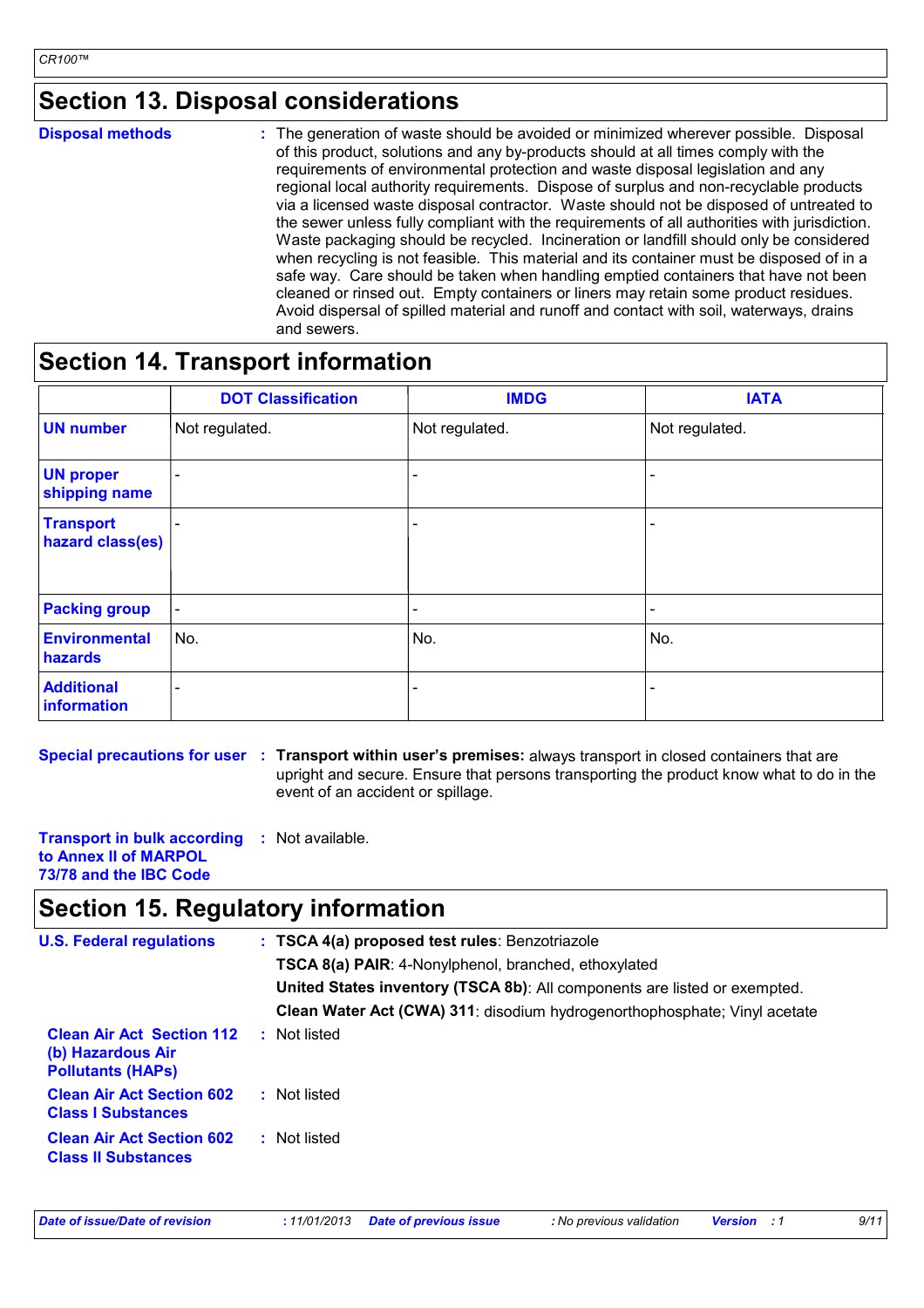### **Section 15. Regulatory information**

**DEA List I Chemicals (Precursor Chemicals)** **:** Not listed

**DEA List II Chemicals (Essential Chemicals)**

**:** Not listed

#### **SARA 302/304**

#### **Composition/information on ingredients**

|               |                    |            | <b>SARA 302 TPQ</b> |           | <b>SARA 304 RQ</b> |           |
|---------------|--------------------|------------|---------------------|-----------|--------------------|-----------|
| <b>Name</b>   | $\mathbf{o}$<br>70 | <b>EHS</b> | (lbs)               | (gallons) | (Ibs)              | (gallons) |
| Vinyl acetate | 0.002              | Yes.       | 1000                | 129       | 5000               | 644.8     |

**SARA 304 RQ :** 250000000 lbs / 113500000 kg

#### **SARA 311/312**

**Classification :** Immediate (acute) health hazard

#### **Composition/information on ingredients**

| <b>Name</b>                                         | $\frac{9}{6}$ | <b>Fire</b><br>hazard | <b>Sudden</b><br><b>release of</b><br><b>pressure</b> | <b>Reactive</b> | Immediate<br>(acute)<br>health<br>hazard | <b>Delayed</b><br>(chronic)<br>health<br>hazard |
|-----------------------------------------------------|---------------|-----------------------|-------------------------------------------------------|-----------------|------------------------------------------|-------------------------------------------------|
| disodium hydrogenorthophosphate                     | $≥20 - 525$   | No.                   | No.                                                   | No.             | Yes.                                     | No.                                             |
| Sodium polyacrylate                                 | $≥10 - 520$   | No.                   | No.                                                   | No.             | Yes.                                     | No.                                             |
| tetrasodium (1-hydroxyethylidene)<br>bisphosphonate | $≥7 - 25$     | No.                   | No.                                                   | No.             | Yes.                                     | No.                                             |
| tetrapotassium pyrophosphate                        | .≥10 - <20    | No.                   | No.                                                   | No.             | Yes.                                     | No.                                             |
| Benzotriazole                                       | $>27 - 10$    | Yes.                  | No.                                                   | No.             | Yes.                                     | No.                                             |

#### **SARA 313**

Not applicable.

#### **State regulations**

**Massachusetts :**

- The following components are listed: PHOSPHORIC ACID, DISODIUM SALT; 1H-**BENZOTRIAZOLE**
- 
- 
- **New York :** The following components are listed: Sodium phosphate, dibasic
- **New Jersey :** The following components are listed: SODIUM PHOSPHATE, DIBASIC; PHOSPHORIC ACID, DISODIUM SALT
- **Pennsylvania :** The following components are listed: PHOSPHORIC ACID, DISODIUM SALT

#### **California Prop. 65**

None of the components are listed.

### **Section 16. Other information**

#### **Hazardous Material Information System (U.S.A.)**



**Caution: HMIS® ratings are based on a 0-4 rating scale, with 0 representing minimal hazards or risks, and 4 representing significant hazards or risks Although HMIS® ratings are not required on SDSs under 29 CFR 1910. 1200, the preparer may choose to provide them. HMIS® ratings are to be used with a fully implemented HMIS® program. HMIS® is a registered mark of the National Paint & Coatings Association (NPCA). HMIS® materials may be purchased exclusively from J. J. Keller (800) 327-6868.**

**The customer is responsible for determining the PPE code for this material.**

**National Fire Protection Association (U.S.A.)**

| : 11/01/2013 Date of previous issue | Date of issue/Date of revision |  |  | : No previous validation | <b>Version</b> : 1 |  | 10/11 |
|-------------------------------------|--------------------------------|--|--|--------------------------|--------------------|--|-------|
|-------------------------------------|--------------------------------|--|--|--------------------------|--------------------|--|-------|